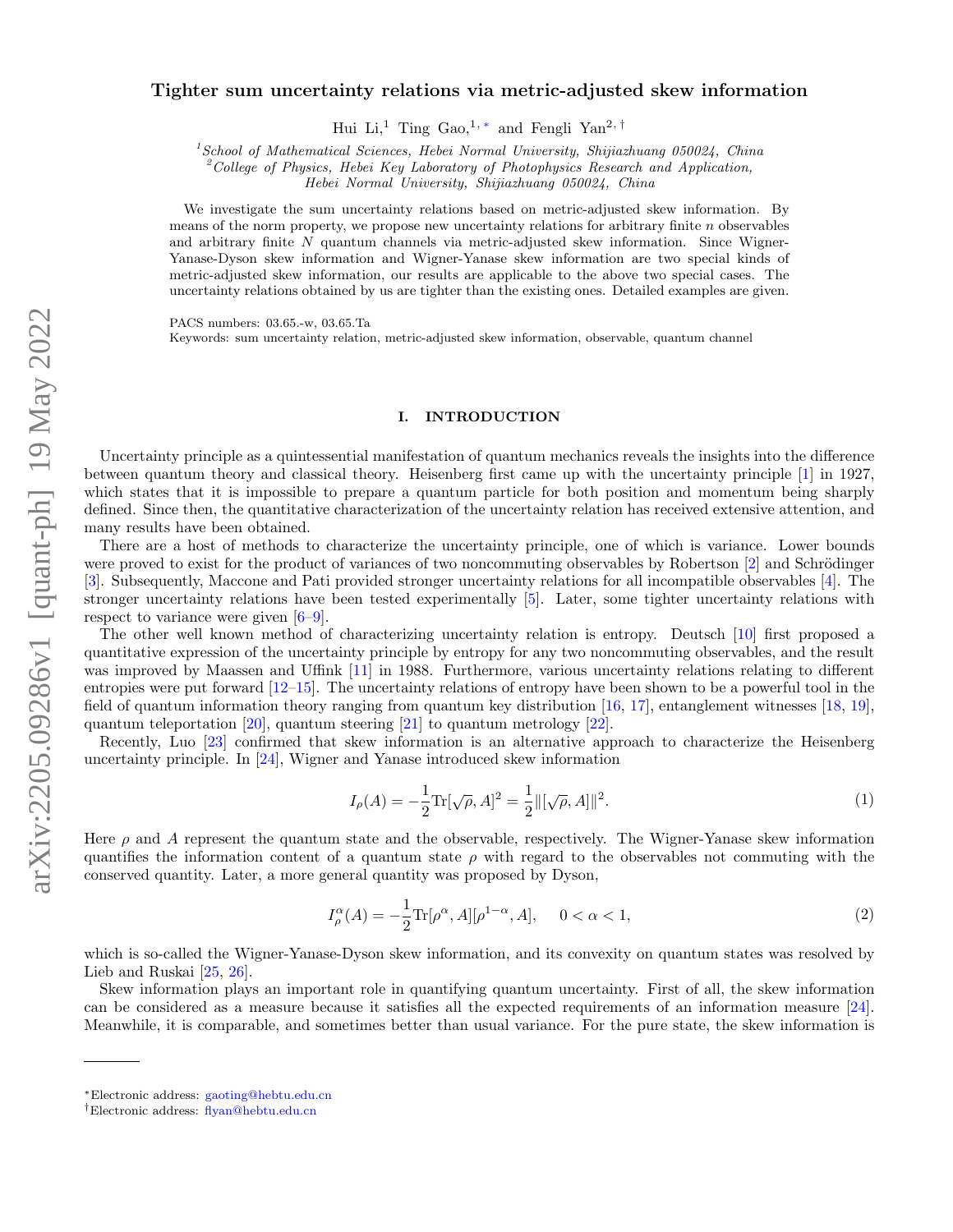the same as the variance [\[27\]](#page-9-22), but they differ in mixed states. The remarkable difference of skew information from variance is that it is convex on quantum state space whereas the variance is concave [\[27\]](#page-9-22). Compared with variance, the skew information can capture more quantum nature.

Furthermore, the intrinsic relation between skew information and quantum Fisher information has been revealed [\[28,](#page-9-23) [29\]](#page-9-24). Quantum Fisher information is also called monotone metric which was introduced by Petz [\[30\]](#page-9-25) and the Wigner-Yanase-Dyson metric is connected to quantum Fisher information as a special case. After that, Hansen further developed the notion of monotone metric, so-called metric-adjusted skew information [\[31\]](#page-9-26). The Wigner-Yanase-Dyson skew information is also connected to the metric-adjusted skew information as a special case. We will recall the metric-adjusted skew information in Sec. [II.](#page-1-0)

The sum of quantum uncertainty is crucial, because it can help us to detect quantum entanglement [\[32–](#page-9-27)[36\]](#page-9-28). To this end, the sum of quantum Fisher information defined by symmetric logarithmic derivative may be superior than the Wigner-Yanase skew information  $[34]$  as in quantum Cramér-Rao inequality. Therefore, it is of great necessity to investigate the sum uncertainty relations for all metric-adjusted skew information.

Quantum channel plays an essential role in quantum theory. The uncertainty relations for quantum channels have been extensively investigated. Ones studied the uncertainty relations in terms of Wigner-Yanase skew information for arbitrary finite  $N$  quantum channels [\[37,](#page-10-0) [38\]](#page-10-1). Recently, some scholars generalized the uncertainty inequalities to metric-adjusted skew information for arbitrary finite N quantum channels  $[39, 40]$  $[39, 40]$  $[39, 40]$ .

This article is structured as follows. In Sec. [II,](#page-1-0) we review the notion of metric-adjusted skew information. In Sec. [III,](#page-2-0) we consider uncertainty relations for finite n observables with respect to metric-adjusted skew information. The uncertainty relations for finite N quantum channels based on metric-adjusted skew information are discussed in Sec. [IV.](#page-5-0) The above results are suitable to Wigner-Yanase-Dyson skew information and Wigner-Yanase skew information. We also give some examples and compare the lower bounds obtained by us with the lower bounds in [\[40\]](#page-10-3). This shows that our results are more accurate than the ones in  $[40]$ . We conclude with a summary in Sec. [V.](#page-8-0)

## <span id="page-1-0"></span>II. METRIC-ADJUSTED SKEW INFORMATION

Let  $M_n(\mathbb{C})$  and  $\mathcal{M}_n$  denote the sets of all complex  $n \times n$  matrices and all positive definite  $n \times n$  matrices of trace 1, respectively. Suppose that for every  $A, B \in M_n(\mathbb{C}), \rho \in \mathcal{M}_n$ , and  $n \in \mathbb{N}$ , there is a complex number  $K_\rho(A, B)$ .  $K_o(\cdot, \cdot) : M_n(\mathbb{C}) \times M_n(\mathbb{C}) \to \mathbb{C}$  is called a symmetric monotone metric [\[30\]](#page-9-25) if it satisfies

(a)  $(A, B) \rightarrow K_p(A, B)$  is sesquilinear, that is, the function  $K_p(A, \cdot)$  is linear and  $K_p(\cdot, B)$  conjugate linear for every  $A, B \in M_n(\mathbb{C}).$ 

(b)  $K_{\rho}(A, A) \geq 0$ , and the equality holds if and only if  $A = 0$ .

(c)  $\rho \mapsto K_{\rho}(A, A) \geq 0$  is continuous on  $\mathcal{M}_n$  for every A.

(d)  $K_{T(\rho)}[T(A), T(A)] \leq K_{\rho}(A, A)$  for every stochastic mapping  $T: M_n(\mathbb{C}) \to M_m(\mathbb{C})$  and for every  $\rho \in \mathscr{M}_n$  and every A. A linear mapping  $T: M_n(\mathbb{C}) \to M_m(\mathbb{C})$  is called stochastic mapping if  $T(\mathcal{M}_n) \subset \mathcal{M}_n$  and T is a completely positive. In particular, such a  $T$  is trace preserving.

(e)  $K_{\rho}(A, B) = K_{\rho}(A^{\dagger}, B^{\dagger}).$ 

It has been proved that there is a one-to-one correspondence between the symmetric monotone metrics and the set of functions  $f: R_+ \mapsto R_+$  satisfying

(i) f is an operator monotone, i.e.,  $A \geq B$  implies  $f(A) \geq f(B)$  for any positive invertible matrices A, B. (ii)  $tf(t^{-1}) = f(t)$  for all  $t \geq 0$ .

Here  $R_+$  is the set of all positive real number. It is shown that if  $K_\rho(\cdot, \cdot)$  satisfies  $K_{I/n}(I, I) = 1$ , then the associated normalizing condition on the function f needs to satisfy  $f(1) = 1$ . Here I is n-dimension identity operator.

The symmetric monotone metrics  $K_{\rho}(A, B)$  can be expressed in the following form

$$
K_{\rho}(A,B) = \text{Tr}[A^{\dagger}c(L_{\rho}, R_{\rho})B],\tag{3}
$$

where c is so-called Morozova-Chentsov function and  $c(L_\rho, R_\rho)$  is the function taken in the pair of commuting left and right multiplication operators (denote  $L_\rho$  and  $R_\rho$ , respectively). The Morozova-Chentsov function is given in the form

$$
c(x,y) = \frac{1}{y f(xy^{-1})}, \quad x, y > 0,
$$
\n(4)

where f is a function satisfying (i) and (ii). When the associated Morozova-Chentsov functions, respectively, are chosen as

$$
c^{WY}(x,y) = \frac{4}{(\sqrt{x} + \sqrt{y})^2}, \quad x, y > 0,
$$
\n(5)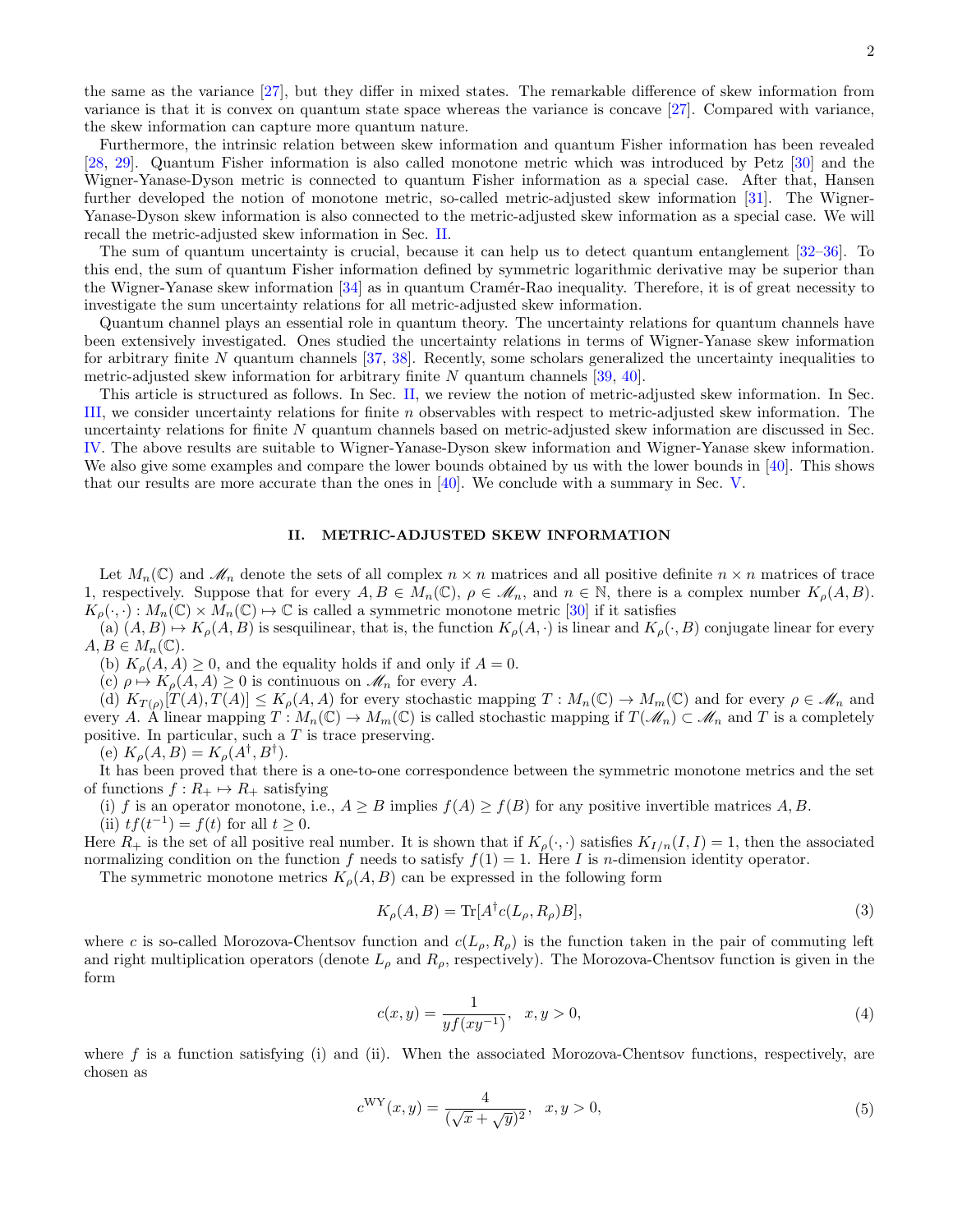and

<span id="page-2-1"></span>
$$
c^{\alpha}(x,y) = \frac{1}{\alpha(1-\alpha)} \frac{(x^{\alpha} - y^{\alpha})(x^{1-\alpha} - y^{1-\alpha})}{(x-y)^{2}}, \quad 0 < \alpha < 1,
$$
 (6)

the monotone metrics

$$
K_{\rho}^{\rm WY}(A,B) = \text{Tr}[A^{\dagger}c_{\rho}^{\rm WY}(L_{\rho},R_{\rho})B],\tag{7}
$$

and

$$
K_{\rho}^{\alpha}(A,B) = \text{Tr}[A^{\dagger}c_{\rho}^{\alpha}(L_{\rho}, R_{\rho})B], \qquad (8)
$$

are called the Wigner-Yanase metric and the Wigner-Yanase-Dyson metric, respectively. In addition, a symmetric monotone metric on the state space of a quantum system is regular [\[31\]](#page-9-26), if the corresponding Morozova-Chentsov function  $c$  admits

$$
m(c) = \lim_{t \to 0} c(t, 1)^{-1} > 0.
$$
\n(9)

 $m(c)$  is called the metric constant and  $m(c) = f(0)$ .

In [\[31\]](#page-9-26), Hansen introduced the metric-adjusted skew information  $I_{\rho}^{c}(A)$  by symmetric monotone metric

$$
I_{\rho}^{c}(A) = \frac{m(c)}{2} K_{\rho}^{c}(i[\rho, A], i[\rho, A])
$$
  
= 
$$
\frac{m(c)}{2} \text{Tr} \{i[\rho, A]c(L_{\rho}, R_{\rho})i[\rho, A] \}
$$
 (10)

for every  $\rho \in \mathcal{M}_n$  and every self-adjoint  $A \in M_n(\mathbb{C})$ , where c is the Morozova-Chentsov function of a regular metric. Since the commutator i[ $\rho$ , A] = i( $L_{\rho} - R_{\rho}$ )A, the metric-adjusted skew information can be rewritten as

$$
I_{\rho}^{c}(A) = \frac{m(c)}{2} \text{Tr} \left\{ A(i(L_{\rho} - R_{\rho}))^{\dagger} c(L_{\rho}, R_{\rho}) i(L_{\rho} - R_{\rho}) A \right\}
$$
  
= 
$$
\frac{m(c)}{2} \text{Tr} \left\{ A \hat{c}(L_{\rho}, R_{\rho}) A \right\},
$$
 (11)

where  $\hat{c}(x, y) = (x - y)^2 c(x, y), x, y > 0.$ 

If we consider the Wigner-Yanase-Dyson metric with Morozova-Chentsov function [\(6\)](#page-2-1), then the metric constant  $m(c^{\alpha}) = \alpha(1 - \alpha)$  and the metric-adjusted skew information,

$$
I_{\rho}^{c^{\alpha}}(A) = \frac{\alpha(1-\alpha)}{2} \text{Tr} \left\{ i[\rho, A] c^{\alpha}(L_{\rho}, R_{\rho}) i[\rho, A] \right\}
$$

$$
= -\frac{1}{2} \text{Tr}[\rho^{\alpha}, A][\rho^{1-\alpha}, A]
$$
(12)

being the Wigner-Yanase-Dyson skew information  $I_{\rho}^{\alpha}(A)$ .

When  $\alpha = \frac{1}{2}$ ,  $I_{\rho}^{\alpha}(A)$  becomes Wigner-Yanase skew information  $I_{\rho}(A) = -\frac{1}{2} \text{Tr}[\sqrt{\rho}, A]^2$ .

## <span id="page-2-0"></span>III. UNCERTAINTY RELATIONS FOR FINITE OBSERVABLES BASED ON METRIC-ADJUSTED SKEW INFORMATION

In this section, we present two sum uncertainty relations via metric-adjusted skew information for arbitrary  $n$ observables, and the results also hold based on Wigner-Yanase-Dyson skew information and Wigner-Yanase skew information. Then we provide two examples which show that our results are better than existing ones.

For finite n observables  $A_1, A_2, \dots, A_n$   $(n > 2)$ , Cai showed the sum uncertainty relations with respect to metricadjusted skew information [\[39\]](#page-10-2),

<span id="page-2-2"></span>
$$
\sum_{i=1}^{n} I_{\rho}^{c}(A_{i}) \ge \frac{1}{n-2} \Bigg[ \sum_{1 \le i < j \le n} I_{\rho}^{c}(A_{i} + A_{j}) - \frac{1}{(n-1)^{2}} \Bigg( \sum_{1 \le i < j \le n} \sqrt{I_{\rho}^{c}(A_{i} + A_{j})} \Bigg)^{2} \Bigg]. \tag{13}
$$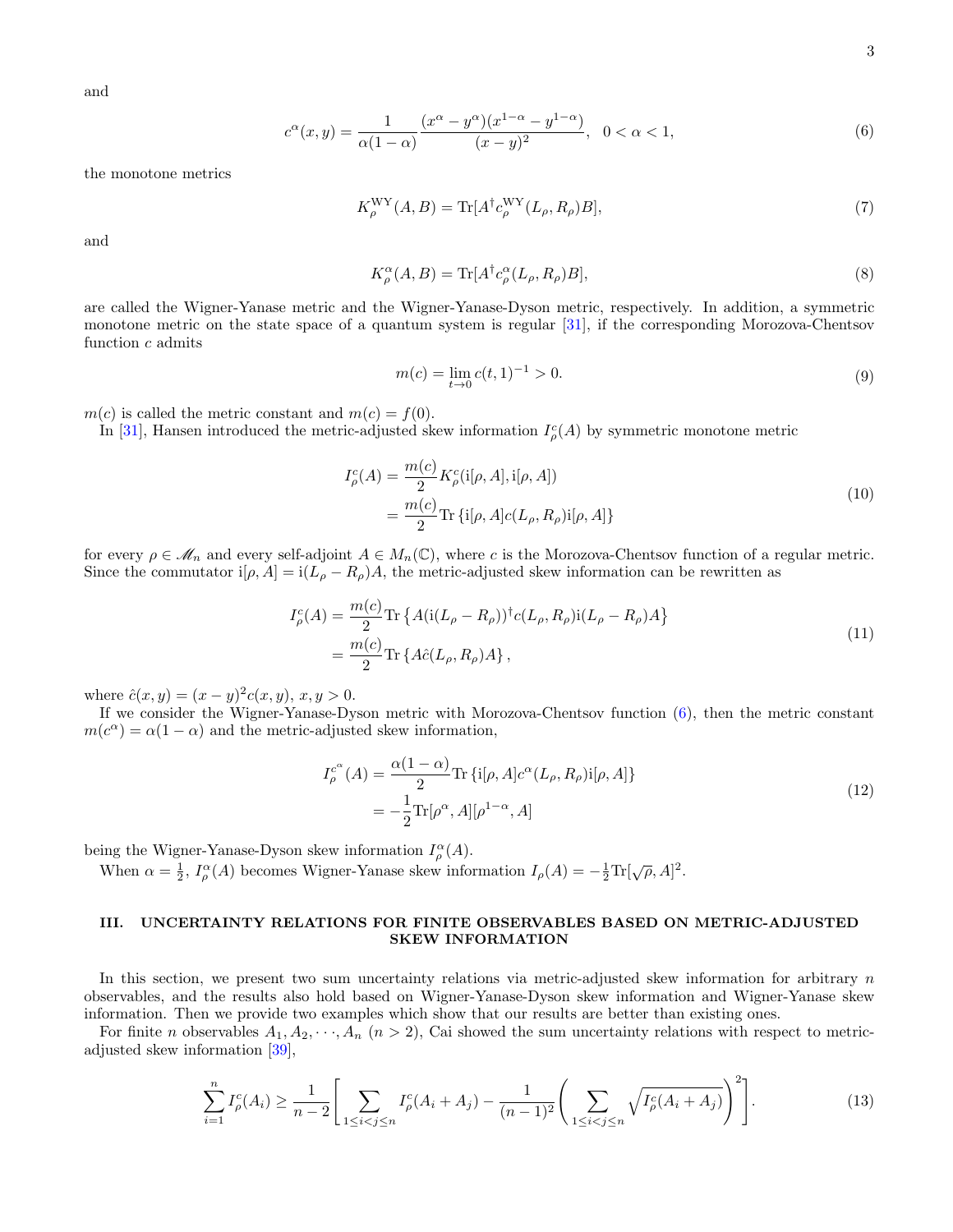Recently, Ren et al. formulated a following uncertainty inequality [\[40\]](#page-10-3)

<span id="page-3-0"></span>
$$
\sum_{i=1}^{n} I_{\rho}^{c}(A_{i}) \geq \frac{1}{n} I_{\rho}^{c}\left(\sum_{i=1}^{n} A_{i}\right) + \frac{2}{n^{2}(n-1)} \left(\sum_{1 \leq i < j \leq n} \sqrt{I_{\rho}^{c}(A_{i} - A_{j})}\right)^{2}.\tag{14}
$$

Here  $A_1, A_2, \dots, A_n$   $(n \ge 2)$  are observables. For simplicity, the lower bounds in [\(13\)](#page-2-2) and [\(14\)](#page-3-0) are marked by  $LB_1$ and  $LB_2$ , respectively.

In [\[38\]](#page-10-1), Zhang et al. introduced two inequalities which play an essential role in this paper, so we take the inequalities as a Lemma.

**Lemma 1** [\[38\]](#page-10-1). Let  $a_i$  be vectors in a Hilbert space, then

$$
\sum_{i=1}^{n} \|\mathbf{a_i}\|^2 \ge \frac{1}{2n-2} \left[ \frac{2}{n(n-1)} \left( \sum_{1 \le i < j \le n} \|\mathbf{a_i} + \mathbf{a_j}\| \right)^2 + \sum_{1 \le i < j \le n} \|\mathbf{a_i} - \mathbf{a_j}\|^2 \right],\tag{15}
$$

and

$$
\sum_{i=1}^{n} \|\mathbf{a_i}\|^2 \ge \frac{1}{2n-2} \left[ \frac{2}{n(n-1)} \left( \sum_{1 \le i < j \le n} \|\mathbf{a_i} - \mathbf{a_j}\| \right)^2 + \sum_{1 \le i < j \le n} \|\mathbf{a_i} + \mathbf{a_j}\|^2 \right],\tag{16}
$$

where  $\|\cdot\|$  stands for the norm of a vector.

Note that the inequalities have the following relation

$$
\sum_{i=1}^{n} \|\mathbf{a}_{i}\|^{2} \ge \frac{1}{2n-2} \left[ \frac{2}{n(n-1)} \left( \sum_{1 \le i < j \le n} \|\mathbf{a}_{i} - \mathbf{a}_{j}\| \right)^{2} + \sum_{1 \le i < j \le n} \|\mathbf{a}_{i} + \mathbf{a}_{j}\|^{2} \right] \ge \frac{1}{n} \left\| \sum_{i=1}^{n} \mathbf{a}_{i} \right\|^{2} + \frac{2}{n^{2}(n-1)} \left( \sum_{1 \le i < j \le n} \|\mathbf{a}_{i} - \mathbf{a}_{j}\| \right)^{2} . \tag{17}
$$

This inequality is helpful for us to explore the tighter uncertainty relation.

In [\[38\]](#page-10-1), the authors given two sum uncertainty relations based on Wigner-Yanase skew information, which can be extended to all the metric-adjusted skew information by the definition of the symmetric monotone metrics. Next, we give the tighter sum uncertainty relations with respect to metric-adjusted skew information in the following Theorem.

**Theorem 1.** Let  $A_1, A_2, \dots, A_n$   $(n \geq 2)$  be arbitrary n observables. Then the sum uncertainty relations with respect to metric-adjusted skew information are of the form

<span id="page-3-1"></span>
$$
\sum_{i=1}^{n} I_{\rho}^{c}(A_{i}) \geq \frac{1}{2n-2} \left\{ \frac{2}{n(n-1)} \left( \sum_{1 \leq i < j \leq n} \sqrt{I_{\rho}^{c}(A_{i} + A_{j})} \right)^{2} + \sum_{1 \leq i < j \leq n} I_{\rho}^{c}(A_{i} - A_{j}) \right\},\tag{18}
$$

and

<span id="page-3-2"></span>
$$
\sum_{i=1}^{n} I_{\rho}^{c}(A_{i}) \geq \frac{1}{2n-2} \left\{ \frac{2}{n(n-1)} \left( \sum_{1 \leq i < j \leq n} \sqrt{I_{\rho}^{c}(A_{i} - A_{j})} \right)^{2} + \sum_{1 \leq i < j \leq n} I_{\rho}^{c}(A_{i} + A_{j}) \right\}.
$$
\n<sup>(19)</sup>

Specially, the inequality can be saturated when  $n = 2$ , i.e.,

$$
I_{\rho}^{c}(A_1) + I_{\rho}^{c}(A_2) = \frac{1}{2} [I_{\rho}^{c}(A_1 + A_2) + I_{\rho}^{c}(A_1 - A_2)].
$$
\n(20)

Proof. Obviously the lower bound of inequality [\(18\)](#page-3-1) is nonnegative. Because the symmetric monotone metrics  $K^c_{\rho}(\cdot, \cdot)$  meet with the property of norm. According to Lemma 1, we have

$$
\sum_{i=1}^{n} K_{\rho}^{c}(i[\rho, A_{i}], i[\rho, A_{i}]) \geq \frac{1}{2n-2} \left\{ \frac{2}{n(n-1)} \left( \sum_{1 \leq i < j \leq n} \sqrt{K_{\rho}^{c}(i[\rho, A_{i} + A_{j}], i[\rho, A_{i} + A_{j}])} \right)^{2} + \sum_{1 \leq i < j \leq n} K_{\rho}^{c}(i[\rho, A_{i} - A_{j}], i[\rho, A_{i} - A_{j}]) \right\}.
$$
\n
$$
(21)
$$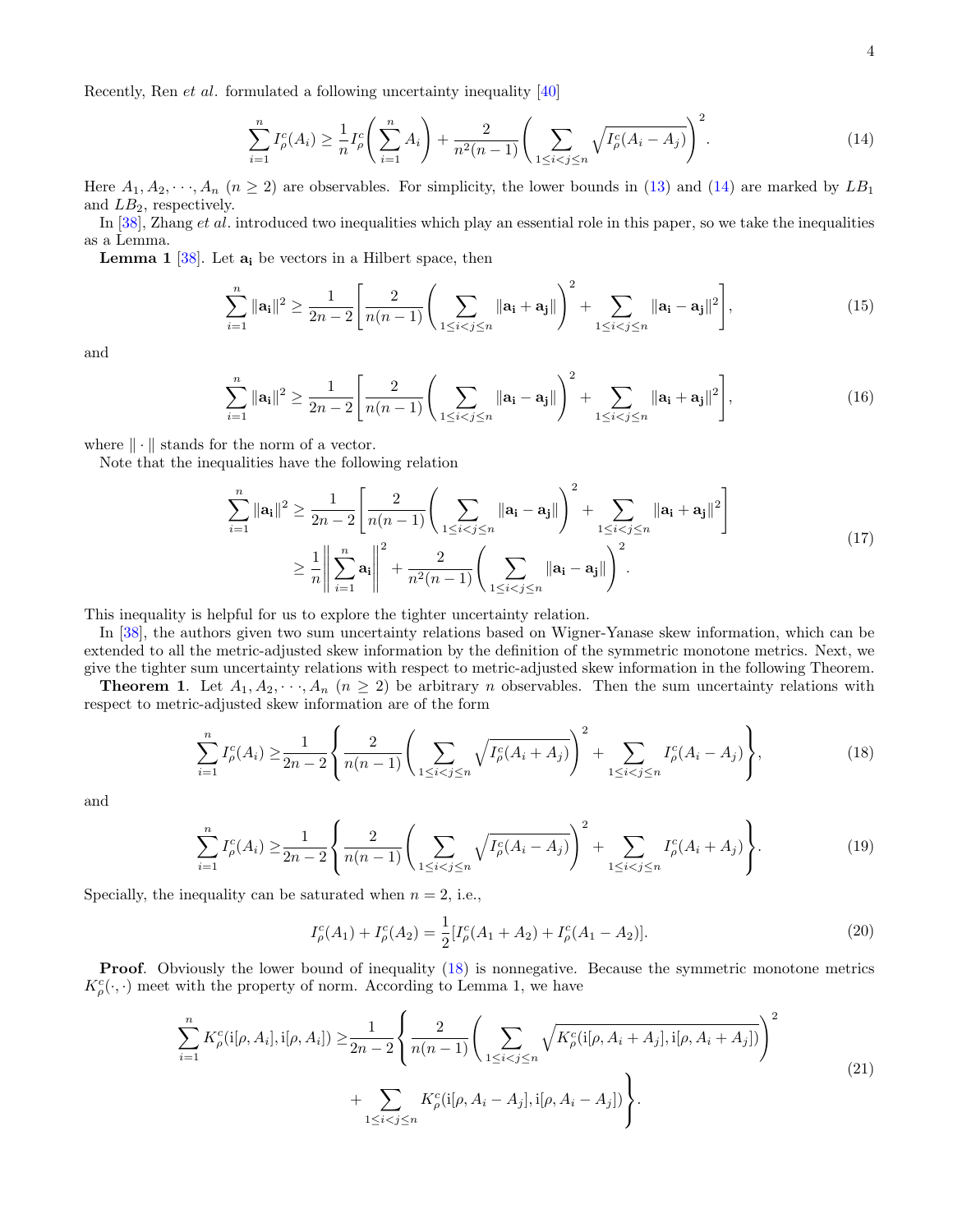Both sides of this formula multiply by a constant  $\frac{f(0)}{2}$ , then we get the inequality [\(18\)](#page-3-1) easily.

Using the similar procedure, we can get the inequality [\(19\)](#page-3-2).

For convenience, the lower bounds in  $(18)$  and  $(19)$  are marked by  $LB<sub>3</sub>$  and  $LB<sub>4</sub>$ , respectively.

It is acknowledged that different results can be obtained by taking different Morozova-Chentsov functions for metric-adjusted skew information. We consider a special case which is the Wigner-Yanase-Dyson metric with the Morozova-Chentsov function [\(6\)](#page-2-1). In this condition, the metric-adjusted skew information  $I_{\rho}^c(A)$  becomes Wigner-Yanase-Dyson skew information  $I_{\rho}^{\alpha}(A)$ .

**Corollary 1.** Let  $A_1, A_2, \dots, A_n$   $(n \geq 2)$  be arbitrary *n* observables. Then the sum uncertainty relations relating to Wigner-Yanase-Dyson skew information are given in the form

$$
\sum_{i=1}^{n} I_{\rho}^{\alpha}(A_i) \ge \frac{1}{2n-2} \left\{ \frac{2}{n(n-1)} \left( \sum_{1 \le i < j \le n} \sqrt{I_{\rho}^{\alpha}(A_i + A_j)} \right)^2 + \sum_{1 \le i < j \le n} I_{\rho}^{\alpha}(A_i - A_j) \right\},\tag{22}
$$

and

$$
\sum_{i=1}^{n} I_{\rho}^{\alpha}(A_i) \ge \frac{1}{2n-2} \left\{ \frac{2}{n(n-1)} \left( \sum_{1 \le i < j \le n} \sqrt{I_{\rho}^{\alpha}(A_i - A_j)} \right)^2 + \sum_{1 \le i < j \le n} I_{\rho}^{\alpha}(A_i + A_j) \right\} . \tag{23}
$$

Specially, the inequality can be saturated when  $n = 2$ .

Wigner-Yanase-Dyson skew information becomes Wigner-Yanase skew information when  $\alpha = \frac{1}{2}$ , it is consistent with the results in [\[38\]](#page-10-1). Therefore, the conclusions drawn by us cover the ones in [38].

Next we present two examples in term of Wigner-Yanase-Dyson skew information.

**Example 1.** For one-qubit state  $\rho = \frac{I + \vec{r} \cdot \vec{\sigma}}{2}$  with Bloch vector  $\vec{r} = (\frac{\sqrt{3}}{2} \cos \theta, \frac{\sqrt{3}}{2} \sin \theta, 0)$ , we regard Pauli operators  $\sigma_x, \sigma_y, \sigma_z$  as observables. The lower bounds of the sum uncertainty relations based on Wigner-Yanase-Dyson skew information are illustrated in FIG.  $1(a)$  $1(a)$ . The difference value between our lower bound  $LB<sub>4</sub>$  and the lower bound  $LB_2$  is illustrated in FIG. [1\(](#page-4-0)b). One can obviously see that the lower bound  $LB_4$  is larger than the lower bound  $LB_2$ . Considering a special case, we take  $\alpha = \frac{1}{3}$ . The lower bounds of the sum uncertainty relations are illustrated in FIG.  $1(c)$  $1(c)$ . Since we know the lower bound  $L\overline{B_2}$  is always larger than the lower bound  $LB_1$  from FIG. 1(a), we only discuss the lower bounds  $LB_4$ ,  $LB_3$ ,  $LB_2$  here. The lower bound  $LB_4$  is greater for some cases, while the lower bound  $LB_3$ is superior for some cases.



<span id="page-4-0"></span>FIG. 1: In (a), compared with the lower bounds for one-qubit  $\rho$ . The red surface and the green surface represent respectively the lower bounds  $LB_2$ ,  $LB_1$  for arbitrary  $\alpha$ . The (b) represents the difference value between our lower bound  $LB_4$  and the lower bound  $LB_2$ . Obviously, the lower bound  $LB_4$  is the tightest among the lower bounds  $LB_1$ ,  $LB_2$ , and  $LB_4$ . Specially, in (c), we fix  $\alpha = \frac{1}{3}$ . The blue line represents the sum of uncertainty relation in term of Wigner-Yanase-Dyson skew information; the red line represents the lower bound  $LB_4$ ; the yellow line represents the lower bound  $LB_3$ ; the purple line represents the lower bound  $LB_2$ . One sees that the lower bound  $LB_4$  is larger than the lower bound  $LB_2$ . The larger the lower bounds  $LB_4$ and  $LB_2$  are, the smaller the lower bound  $LB_3$  is. Conversely, the smaller the lower bounds  $LB_4$  and  $LB_2$  are, the larger the lower bound  $LB<sub>3</sub>$  is.

**Example 2**. For a Gisin state  $\rho = \lambda |\psi(\theta)\rangle\langle \psi(\theta)| + (1 - \lambda)\sigma_0$ , where  $|\psi(\theta)\rangle = \sin\theta |01\rangle - \cos\theta |10\rangle$ ,  $\sigma_0 = \frac{1}{2} |00\rangle \langle 00| +$  $\frac{1}{2}$ [11} $\langle 11|, 0 \leq \lambda \leq 1$ , and  $0 \leq \theta \leq 2\pi$ , we view operators  $I \otimes \sigma_x, I \otimes \sigma_y, I \otimes \sigma_z$  as observables. We take  $\alpha = \frac{1}{3}$ , the lower bounds of the sum uncertainty relations in terms of Wigner-Yanase-Dyson skew information are illustrated in FIG. [2.](#page-5-1) It is apparent that the lower bounds  $LB_3$  and  $LB_4$  are larger than the lower bound  $LB_1$  and  $LB_2$ .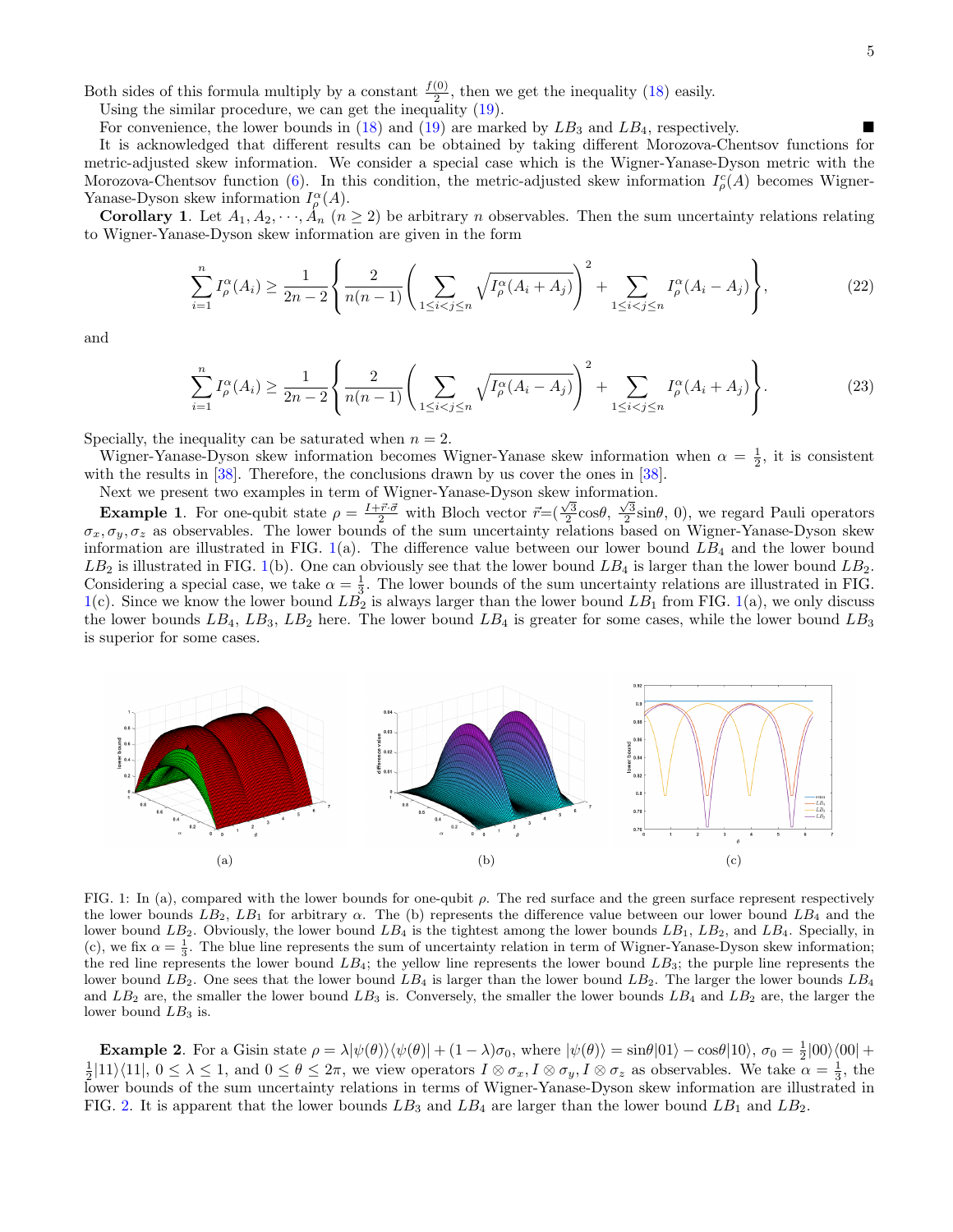

<span id="page-5-1"></span>FIG. 2: The comparison of different lower bounds for Gisin state  $\rho$ . In (a), we fix  $\alpha = \frac{1}{3}$ . The red surface represents the lower bounds  $LB_3$  and  $LB_4$ , the green surface in middle and the yellow surface represent respectively the lower bounds  $LB_2$  and  $LB<sub>1</sub>$ . Obviously, the lower bounds we obtained are larger. The (b) represents the difference value between our lower bounds  $LB_3$  or  $LB_4$  and the lower bound  $LB_2$ .

### <span id="page-5-0"></span>IV. UNCERTAINTY RELATIONS FOR FINITE QUANTUM CHANNELS BASED ON METRIC-ADJUSTED SKEW INFORMATION

In this section, we give new uncertainty relations for arbitrary  $N$  quantum channels in terms of metric-adjusted skew information, and the results also hold with respect to Wigner-Yanase-Dyson skew information and Wigner-Yanase skew information. We also provide two examples for the sake of illustrating our results.

Given a quantum state  $\rho$  and a quantum channel  $\Phi$  with Kraus representation  $\Phi(\rho) = \sum$  $\sum_i K_i \rho K_i^{\dagger}$ . In [\[39\]](#page-10-2), Cai gave

an uncertainty quantification of quantum channels  $\Phi$  based on metric-adjusted skew information

$$
I_{\rho}^{c}(\Phi) = \sum_{i} I_{\rho}^{c}(K_{i}), \qquad (24)
$$

where

$$
I_{\rho}^{c}(K_{i}) = \frac{m(c)}{2} K_{\rho}^{c}(i[\rho, K_{i}], i[\rho, K_{i}])
$$
  
= 
$$
\frac{m(c)}{2} \text{Tr} \left\{ i[\rho, K_{i}^{\dagger}] c(L_{\rho}, R_{\rho}) i[\rho, K_{i}] \right\}.
$$
 (25)

The special case for Wigner-Yanase-Dyson metric with the Morozova-Chenstov function [\(6\)](#page-2-1), analogously, the metricadjusted skew information of quantum channels  $I_\rho^c(\Phi)$  reduces to the Wigner-Yanase-Dyson skew information  $I_\rho^\alpha(\Phi)$ , the expression is of the form

$$
I_{\rho}^{c^{\alpha}}(\Phi) = \sum_{i} I_{\rho}^{c^{\alpha}}(K_{i}) = -\frac{1}{2} \sum_{i} \text{Tr}[\rho^{\alpha}, K_{i}^{\dagger}][\rho^{1-\alpha}, K_{i}].
$$
 (26)

When  $\alpha = \frac{1}{2}$ ,  $I_{\rho}^{\alpha}(\Phi)$  becomes the Wigner-Yanase skew information associated with quantum channels,

$$
I_{\rho}(\Phi) = \sum_{i} I_{\rho}(K_{i}) = -\frac{1}{2} \sum_{i} \text{Tr}[\sqrt{\rho}, K_{i}^{\dagger}][\sqrt{\rho}, K_{i}].
$$
\n(27)

For arbitrary N quantum channels  $\Phi_1, \Phi_2, \cdots, \Phi_N$   $(N \geq 2)$ , and each channel has Kraus representation  $\Phi_t(\rho)$  $\sum_{n=1}^{\infty}$  $i=1$  $K_i^t \rho (K_i^t)^{\dagger}$ ,  $t = 1, 2, \dots, N$ . In [\[40\]](#page-10-3), Ren *et al.* gave uncertainty quantification of quantum channels  $\Phi$  based on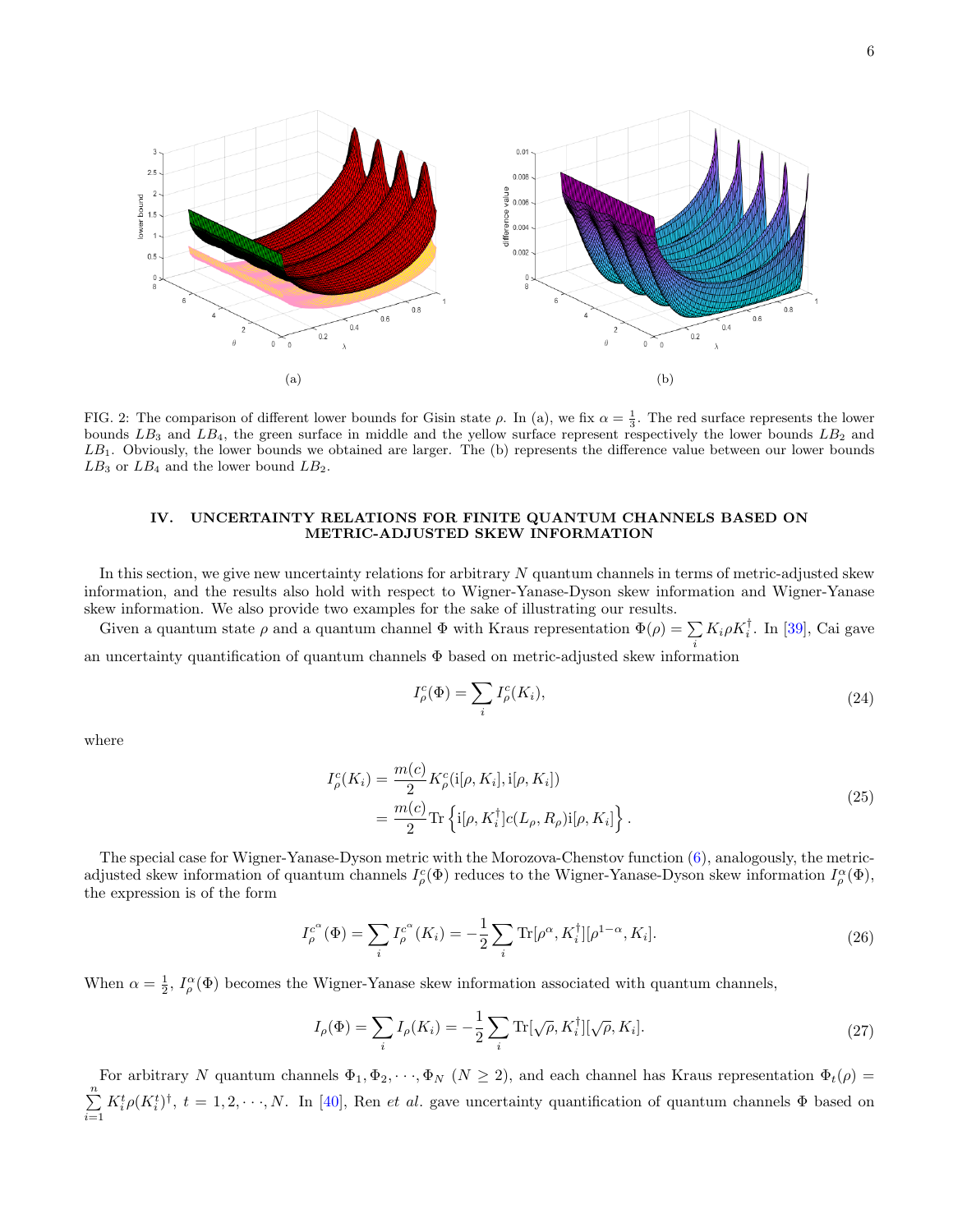metric-adjusted skew information,

<span id="page-6-0"></span>
$$
\sum_{t=1}^{N} I_{\rho}^{c}(\Phi_{t}) \geq \max_{\pi_{t}, \pi_{s} \in S_{n}} \frac{1}{N-2} \left\{ \sum_{1 \leq t < s \leq N} \sum_{i=1}^{n} I_{\rho}^{c} \left( K_{\pi_{t}(i)}^{t} + K_{\pi_{s}(i)}^{s} \right) - \frac{1}{(N-1)^{2}} \left[ \sum_{i=1}^{n} \left( \sum_{1 \leq t < s \leq N} \sqrt{I_{\rho}^{c} \left( K_{\pi_{t}(i)}^{t} + K_{\pi_{s}(i)}^{s} \right)} \right)^{2} \right] \right\},\tag{28}
$$

and

<span id="page-6-1"></span>
$$
\sum_{t=1}^{N} I_{\rho}^{c}(\Phi_{t}) \geq \max_{\pi_{t}, \pi_{s} \in S_{n}} \left\{ \frac{1}{N} \sum_{i=1}^{n} I_{\rho}^{c} \left( \sum_{t=1}^{N} K_{\pi_{t}(i)}^{t} \right) + \frac{2}{N^{2}(N-1)} \left[ \sum_{i=1}^{n} \left( \sum_{1 \leq t < s \leq N} \sqrt{I_{\rho}^{c} \left( K_{\pi_{t}(i)}^{t} - K_{\pi_{s}(i)}^{s} \right)} \right)^{2} \right] \right\}.
$$
 (29)

The inequality [\(28\)](#page-6-0) holds for  $N \geq 2$ , while the inequality [\(29\)](#page-6-1) holds for  $N \geq 2$ . For simplicity, the lower bounds in [\(28\)](#page-6-0) and [\(29\)](#page-6-1) are marked by  $\overline{LB_1}$  and  $\overline{LB_2}$ , respectively.

Next, we will present two sum uncertainty relations for arbitrary finite N quantum channels in terms of metricadjusted skew information.

**Theorem 2.** Let  $\Phi_1, \Phi_2, \dots, \Phi_N$  ( $N \geq 2$ ) be arbitrary N quantum channels, and each channel has Kraus representation  $\Phi_t(\rho) = \sum_{i=1}^n$  $K_i^t \rho(K_i^t)^{\dagger}, t = 1, 2, \dots, N$ , we have

<span id="page-6-2"></span>
$$
\sum_{t=1}^{N} I_{\rho}^{c}(\Phi_{t}) \geq \max_{\pi_{t}, \pi_{s} \in S_{n}} \frac{1}{2N-2} \left\{ \frac{2}{N(N-1)} \left[ \sum_{i=1}^{n} \left( \sum_{1 \leq t < s \leq N} \sqrt{I_{\rho}^{c} \left( K_{\pi_{t}(i)}^{t} + K_{\pi_{s}(i)}^{s} \right)} \right)^{2} \right] + \sum_{1 \leq t < s \leq N} \sum_{i=1}^{n} I_{\rho}^{c} \left( K_{\pi_{t}(i)}^{t} - K_{\pi_{s}(i)}^{s} \right) \right\},\tag{30}
$$

and

<span id="page-6-3"></span>
$$
\sum_{t=1}^{N} I_{\rho}^{c}(\Phi_{t}) \geq \max_{\pi_{t}, \pi_{s} \in S_{n}} \frac{1}{2N-2} \left\{ \frac{2}{N(N-1)} \left[ \sum_{i=1}^{n} \left( \sum_{1 \leq t < s \leq N} \sqrt{I_{\rho}^{c} \left( K_{\pi_{t}(i)}^{t} - K_{\pi_{s}(i)}^{s} \right)} \right)^{2} \right] + \sum_{1 \leq t < s \leq N} \sum_{i=1}^{n} I_{\rho}^{c} \left( K_{\pi_{t}(i)}^{t} + K_{\pi_{s}(i)}^{s} \right) \right\},\tag{31}
$$

where  $\pi_t, \pi_s \in S_n$  is an arbitrary *n*-element permutation.

Proof. According to the norm inequality of Lemma 1, we can get

$$
\sum_{t=1}^{N} I_{\rho}^{c}(K_{\pi_{t}(i)}^{t}) \geq \frac{1}{2N-2} \left\{ \frac{2}{N(N-1)} \left( \sum_{1 \leq t < s \leq N} \sqrt{I_{\rho}^{c}\left(K_{\pi_{t}(i)}^{t} + K_{\pi_{s}(i)}^{s}\right)} \right)^{2} + \sum_{1 \leq t < s \leq N} I_{\rho}^{c}\left(K_{\pi_{t}(i)}^{t} - K_{\pi_{s}(i)}^{s}\right) \right\},\tag{32}
$$

both sides of this formula sum over  $i$ , we have the inequality  $(30)$ .

Using the similar method, we can get the inequality [\(31\)](#page-6-3). For simplicity, the lower bounds in [\(30\)](#page-6-2) and [\(31\)](#page-6-3) are marked by  $\overline{LB_3}$  and  $\overline{LB_4}$ , respectively.

The results about channels can also apply to Wigner-Yanase-Dyson skew information, so we can get the following conclusions.

Corollary 2. Let  $\Phi_1, \Phi_2, \cdots, \Phi_N$   $(N \geq 2)$  be arbitrary N quantum channels, and each channel has Kraus representation  $\Phi_t(\rho) = \sum_{i=1}^n$  $K_i^t \rho(K_i^t)^{\dagger}, t = 1, 2, \dots, N$ , we have

$$
\sum_{t=1}^{N} I_{\rho}^{\alpha}(\Phi_{t}) \geq \max_{\pi_{t}, \pi_{s} \in S_{n}} \frac{1}{2N-2} \left\{ \frac{2}{N(N-1)} \left[ \sum_{i=1}^{n} \left( \sum_{1 \leq t < s \leq N} \sqrt{I_{\rho}^{\alpha} \left( K_{\pi_{t}(i)}^{t} + K_{\pi_{s}(i)}^{s} \right)} \right)^{2} \right] + \sum_{1 \leq t < s \leq N} \sum_{i=1}^{n} I_{\rho}^{\alpha} \left( K_{\pi_{t}(i)}^{t} - K_{\pi_{s}(i)}^{s} \right) \right\},\tag{33}
$$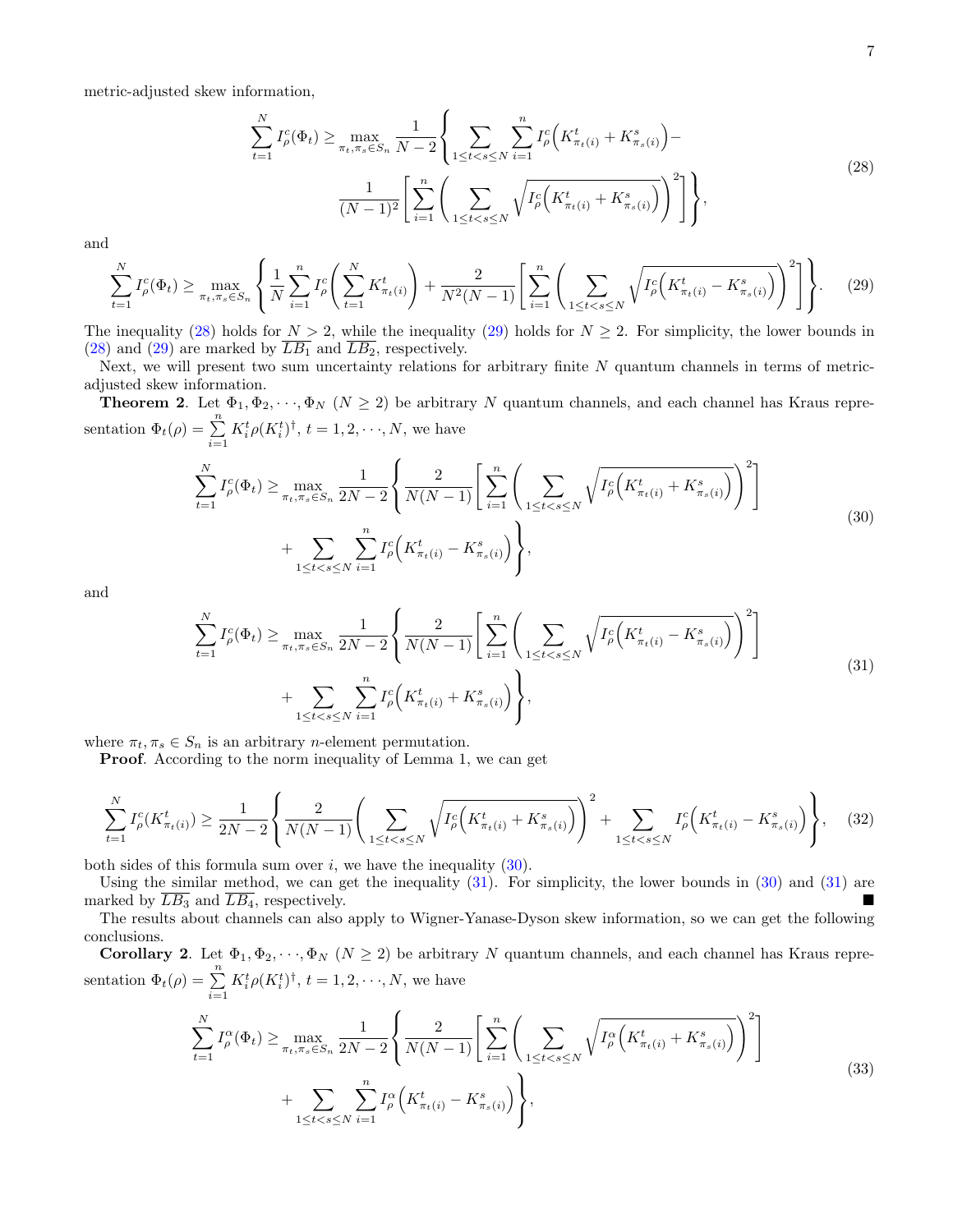and

$$
\sum_{t=1}^{N} I_{\rho}^{\alpha}(\Phi_{t}) \geq \max_{\pi_{t}, \pi_{s} \in S_{n}} \frac{1}{2N-2} \left\{ \frac{2}{N(N-1)} \left[ \sum_{i=1}^{n} \left( \sum_{1 \leq t < s \leq N} \sqrt{I_{\rho}^{\alpha} \left( K_{\pi_{t}(i)}^{t} - K_{\pi_{s}(i)}^{s} \right)} \right)^{2} \right] + \sum_{1 \leq t < s \leq N} \sum_{i=1}^{n} I_{\rho}^{\alpha} \left( K_{\pi_{t}(i)}^{t} + K_{\pi_{s}(i)}^{s} \right) \right\},\tag{34}
$$

where  $\pi_t, \pi_s \in S_n$  is an arbitrary *n*-element permutation.

When  $\alpha = \frac{1}{2}$ , Wigner-Yanase-Dyson skew information becomes Wigner-Yanase skew information, so we have

$$
\sum_{t=1}^{N} I_{\rho}(\Phi_{t}) \ge \max_{\pi_{t}, \pi_{s} \in S_{n}} \frac{1}{2N-2} \left\{ \frac{2}{N(N-1)} \left[ \sum_{i=1}^{n} \left( \sum_{1 \le t < s \le N} \sqrt{I_{\rho} \left( K_{\pi_{t}(i)}^{t} + K_{\pi_{s}(i)}^{s} \right) \right)^{2} \right] + \sum_{1 \le t < s \le N} \sum_{i=1}^{n} I_{\rho} \left( K_{\pi_{t}(i)}^{t} - K_{\pi_{s}(i)}^{s} \right) \right\},\tag{35}
$$

and

$$
\sum_{t=1}^{N} I_{\rho}(\Phi_{t}) \ge \max_{\pi_{t}, \pi_{s} \in S_{n}} \frac{1}{2N-2} \left\{ \frac{2}{N(N-1)} \left[ \sum_{i=1}^{n} \left( \sum_{1 \le t < s \le N} \sqrt{I_{\rho} \left( K_{\pi_{t}(i)}^{t} - K_{\pi_{s}(i)}^{s} \right) \right)^{2} \right] + \sum_{1 \le t < s \le N} \sum_{i=1}^{n} I_{\rho} \left( K_{\pi_{t}(i)}^{t} + K_{\pi_{s}(i)}^{s} \right) \right\}.
$$
\n(36)

The following we will show two examples based on Wigner-Yanase-Dyson skew information. One is that each channel has the same number of Kraus operators, and the other is that each channel has a different number of Kraus operators.

Example 3. For one-qubit state  $\rho = \frac{I + \vec{r} \cdot \vec{\sigma}}{2}$  with Bloch vector  $\vec{r} = (\frac{\sqrt{3}}{2} \cos \theta, \frac{\sqrt{3}}{2} \sin \theta, 0), 0 \le \theta \le \pi$ , and three channels, the bit-flipping channel Λ, the phase-flipping channel  $\varepsilon$ , and the amplitude damping channel  $\phi$ , where  $\Lambda(\rho) = \sum^2$  $\sum_{i=1}^{2} E_i \rho E_i^{\dagger}$  with  $E_1 = \sqrt{1-p}(|0\rangle\langle0| + |1\rangle\langle1|), E_2 = \sqrt{p}(|0\rangle\langle1| + |1\rangle\langle0|), \varepsilon(\rho) = \sum_{i=1}^{2}$  $\sum_{i=1}^{5} F_i \rho F_i^{\dagger}$  with  $F_1 \,\,=\,\, \sqrt{1-p}(|0\rangle\langle 0| \,+\, |1\rangle\langle 1|), \,\,\, F_2 \,\,=\,\, \sqrt{p}(|0\rangle\langle 0| \,-\, |1\rangle\langle 1|), \,\,\, \phi(\rho) \,\,=\,\, \sum_{}^2\, K_i \rho K_i^\dagger \,\,\, {\rm with} \,\,\, K_1 \,\,=\,\, |0\rangle\langle 0| \,+\, \sqrt{1-p}|1\rangle\langle 1|,$ 

 $K_2 = \sqrt{p}|1\rangle\langle 1|, 0 \le p \le 1$ . Then according to Corollary 2, one has  $I_\rho^{\alpha}(\Lambda) + I_\rho^{\alpha}(\varepsilon) + I_\rho^{\alpha}(\phi) \ge \max\{A_1, A_2, A_3, A_4\},\$ and  $I_{\rho}^{\alpha}(\Lambda) + I_{\rho}^{\alpha}(\varepsilon) + I_{\rho}^{\alpha}(\phi) \geq \max\{B_1, B_2, B_3, B_4\},\$  where  $A_i, B_i \ (i = 1, 2, 3, 4)$  are the lower bounds corresponding to  ${\pi_1 = (1), \pi_2 = (1), \pi_3 = (1)}$ ,  ${\pi_1 = (1), \pi_2 = (12), \pi_3 = (12)}$ ,  ${\pi_1 = (1), \pi_2 = (1), \pi_3 = (12)}$  or  $\{\pi_1 = (1), \pi_2 = (12), \pi_3 = (1)\}\.$  Similarly, one can get  $I_\rho^\alpha(\Lambda) + I_\rho^\alpha(\varepsilon) + I_\rho^\alpha(\phi) \ge \max\{C_1, C_2, C_3, C_4\}$  and  $I_\rho^\alpha(\Lambda) + I_\rho^\alpha(\phi)$  $I_{\rho}^{\alpha}(\varepsilon) + I_{\rho}^{\alpha}(\phi) \ge \max\{D_1, D_2, D_3, D_4\}$  by [\(28\)](#page-6-0) and [\(29\)](#page-6-1), respectively. Here the  $C_i, D_i$   $(i = 1, 2, 3, 4)$  are similar to  $A_i, B_i$  ( $i = 1, 2, 3, 4$ ). Here  $\pi_i$  ( $i = 1, 2, 3$ ) need to take all of the binary permutations, but the lower bounds in the case  ${\pi_1 = (1), \pi_2 = (1), \pi_3 = (1)}$  and the case  ${\pi_1 = (12), \pi_2 = (12), \pi_3 = (12)}$  are same, similarly the lower bounds in the cases  ${\pi_1 = (1), \pi_2 = (12), \pi_3 = (12)}$  and  ${\pi_1 = (12), \pi_2 = (1), \pi_3 = (1)}$ ,  ${\pi_1 = (1), \pi_2 = (1), \pi_3 = (12)}$  and  ${\pi_1 = (12), \pi_2 = (12), \pi_3 = (1)}$ ,  ${\pi_1 = (1), \pi_2 = (12), \pi_3 = (1)}$  and  ${\pi_1 = (12), \pi_2 = (1), \pi_3 = (12)}$  are same, so we only need to consider four cases. When  $\alpha = \frac{1}{3}$  and  $p = 0.7$ , it is apparent that the lower bounds  $\overline{LB_4}$  we obtained are always tighter than the lower bound  $\overline{LB_2}$ , and we find for some cases the lower bounds  $\overline{LB_3}$  and  $\overline{LB_4}$  are greater, whereas for some cases the lower bound  $LB<sub>1</sub>$  is stronger, which is illustrated in FIG. [3.](#page-8-1)

Example 4. For one-qubit state  $\rho = \frac{1+\vec{r}\cdot\vec{\sigma}}{2}$  with Bloch vector  $\vec{r} = (\frac{\sqrt{3}}{2}\cos\theta, \frac{\sqrt{3}}{2}\sin\theta, 0), 0 \le \theta \le \pi$ , and three channels, the bit-flipping channel  $\Lambda$ , the phase-flipping channel  $\varepsilon$ , and one unitary channel U, respectively, where  $\Lambda(\rho)$  =  $\sum_{ }^{2}$  $\sum_{i=1}^{2} E_i \rho E_i^{\dagger}$  with  $E_1 = \sqrt{1-p}(|0\rangle\langle0| + |1\rangle\langle1|), E_2 = \sqrt{p}(|0\rangle\langle1| + |1\rangle\langle0|), \varepsilon(\rho) = \sum_{i=1}^{2}$  $\sum_{i=1}^{2} F_i \rho F_i^{\dagger}$  with  $F_1 = \sqrt{1-p}(|0\rangle\langle 0| +$  $\frac{i=1}{\vert1\rangle\langle1\vert}, F_2=\sqrt{p}(\vert0\rangle\langle0\vert - \vert1\rangle\langle1\vert), \text{ and } U=\cos\frac{\pi}{8}\vert0\rangle\langle0\vert + \sin\frac{\pi}{8}\vert0\rangle\langle1\vert - \sin\frac{\pi}{8}\vert1\rangle\langle0\vert + \cos\frac{\pi}{8}\vert1\rangle\langle1\vert.$  Since the number of Kraus operators in each channel are different, we adopt the method of supplementing  $\bf{0}$  proposed by Ren *et al.* in [\[40\]](#page-10-3) to make the number of Kraus operators in each channel equal. We then use the same procedure as in Example 3. When  $\alpha = \frac{1}{3}$  and  $p = 0.7$ , one can see that for some cases the lower bounds  $\overline{LB_3}$  and  $\overline{LB_4}$  are superior, whereas for some cases the lower bounds  $\overline{LB_1}$  and  $\overline{LB_2}$  are larger, which is illustrated in FIG. [4.](#page-8-2)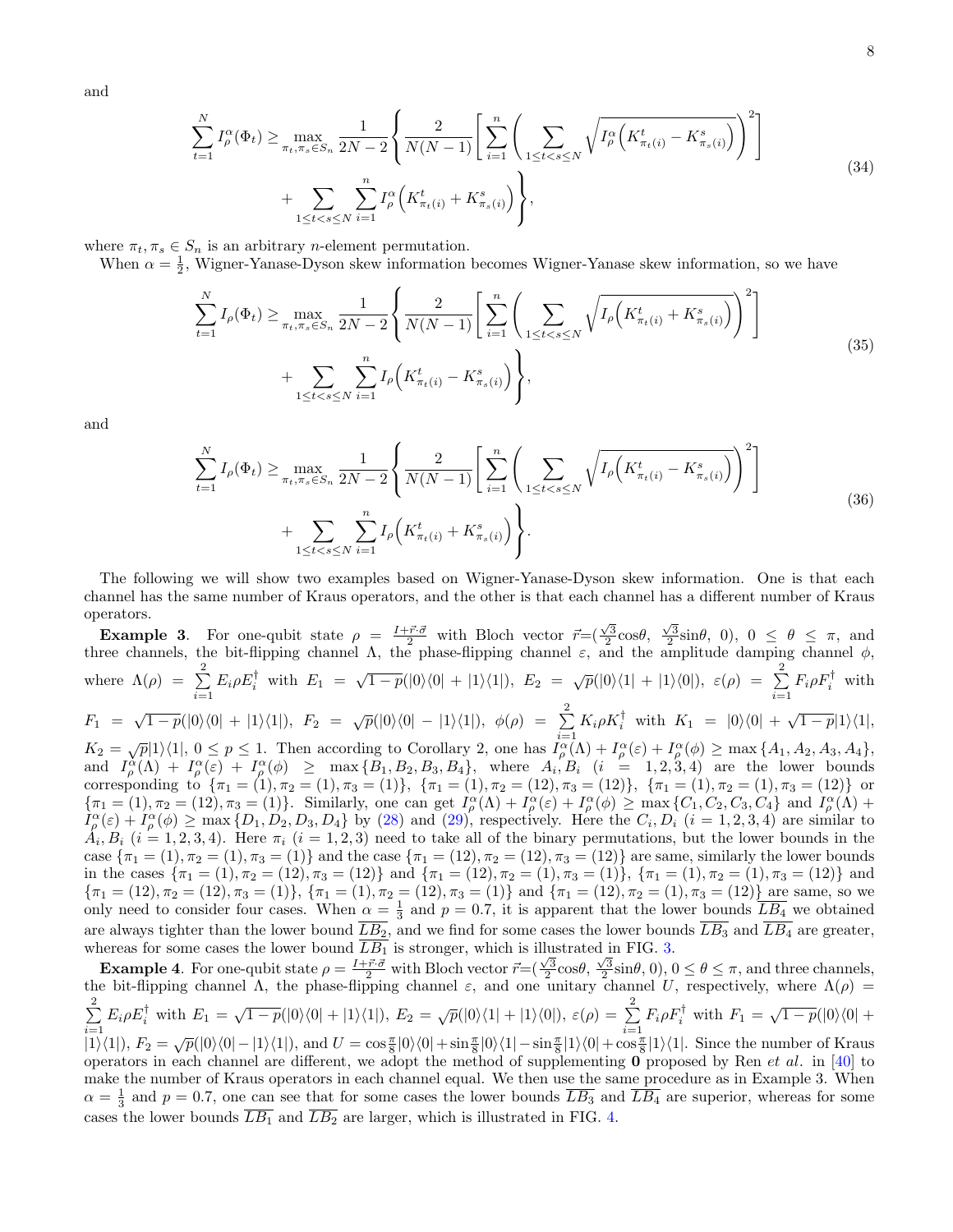

<span id="page-8-1"></span>FIG. 3: Set  $\alpha = \frac{1}{3}$  and  $p = 0.7$ . The magenta line represent the value of  $I_{\rho}^{\frac{1}{3}}(\Lambda) + I_{\rho}^{\frac{1}{3}}(\varepsilon) + I_{\rho}^{\frac{1}{3}}(\phi)$ ; the red line represents our lower bound  $LB_4$ ; the blue line represents our lower bound  $LB_3$ ; the green dashed line represents the lower bound  $LB_2$ ; the cyan line represents the lower bound  $\overline{LB_1}$ . Obviously, our lower bound  $\overline{LB_4}$  is always tighter than the lower bound  $\overline{LB_2}$ . The lower bounds  $\overline{LB_3}$  and  $\overline{LB_4}$  are superior for some  $\theta$ , whereas the lower bound  $\overline{LB_1}$  is larger for some  $\theta$ .



<span id="page-8-2"></span>FIG. 4: Set  $\alpha = \frac{1}{3}$  and  $p = 0.7$ . The magenta line represents the value of  $I_{\rho}^{\frac{1}{3}}(\Lambda) + I_{\rho}^{\frac{1}{3}}(\varepsilon) + I_{\rho}^{\frac{1}{3}}(U)$ ; the red line represents our lower bounds  $\overline{LB_3}$  and  $\overline{LB_4}$ ; the green line represents the lower bound  $\overline{LB_2}$ ; the blue line represents the lower bound  $\overline{LB_1}$ . One can see that for some  $\theta$  the results obtained by us are tighter, but for some  $\theta$  the lower bounds  $\overline{LB_1}$  and  $\overline{LB_2}$  are superior.

# <span id="page-8-0"></span>V. CONCLUSION

To sum up, we have obtained the new sum uncertainty relations based on metric-adjusted skew information for arbitrary finite  $n$  observables and arbitrary finite  $N$  quantum channels. Furthermore, the sum uncertainty relations with respect to Wigner-Yanase-Dyson skew information were provided, and we gave several examples to confirm our results are better than the lower bounds in [\[40\]](#page-10-3). Moreover, the sum uncertainty relations in this paper are consistent with the results in [\[9\]](#page-9-6) with regarding to Wigner-Yanase skew information for finite observables, namely, the conclusions we have drawn cover the results in [\[9\]](#page-9-6). May our results provide a reference for future work on the study of sum uncertainty relations.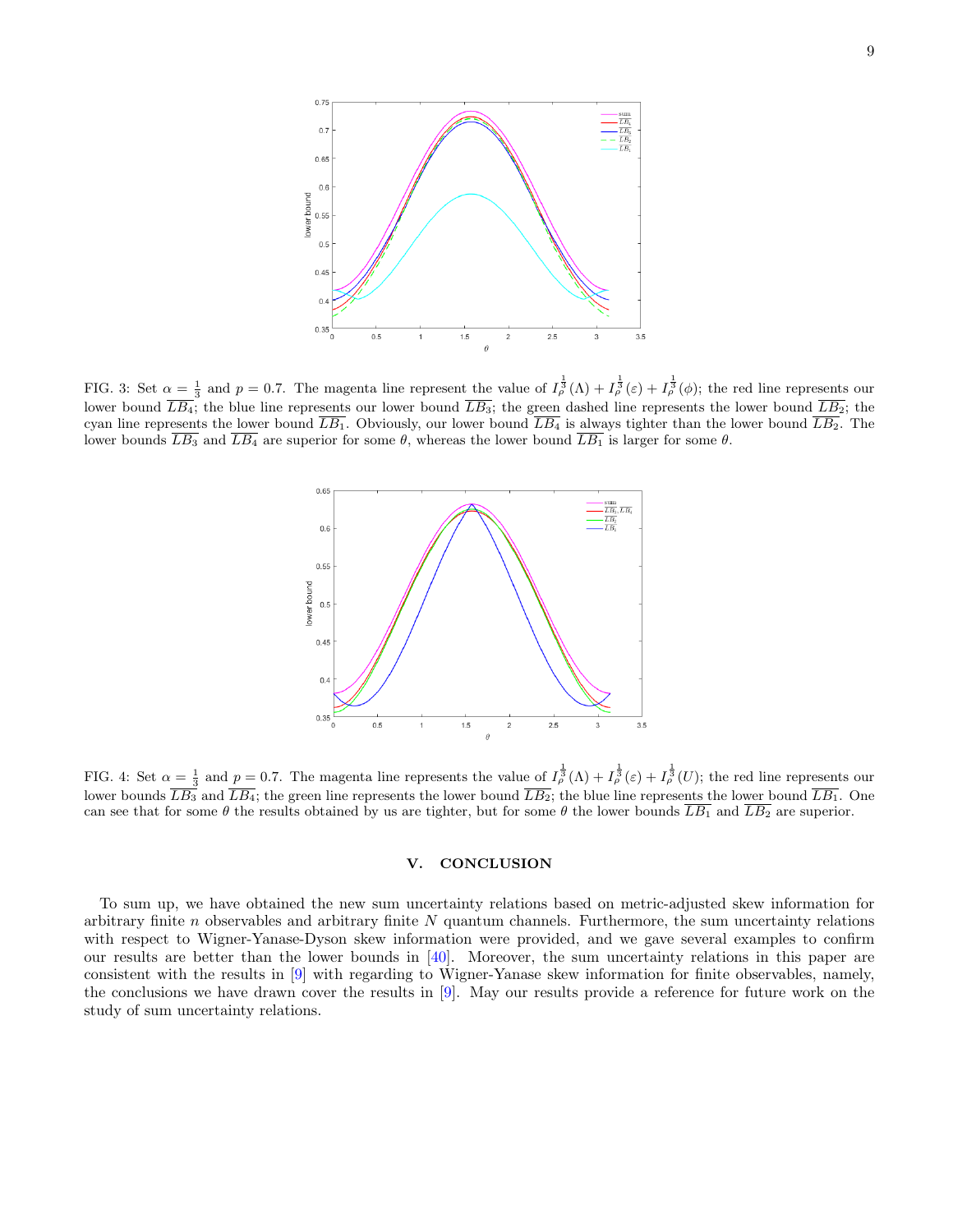### ACKNOWLEDGMENTS

This work was supported by the National Natural Science Foundation of China under Grant No. 12071110, the Hebei Natural Science Foundation of China under Grant No. A2020205014, and funded by Science and Technology Project of Hebei Education Department under Grant Nos. ZD2020167, ZD2021066.

- <span id="page-9-1"></span>[2] H. P. Robertson, The uncertainty principle, Phys. Rev. 34[, 163 \(1929\).](https://journals.aps.org/pr/abstract/10.1103/PhysRev.34.163)
- <span id="page-9-2"></span>[3] E. Schrödinger, Probability relations between separated systems, [Proc. Camb. Phil. Soc.](https://www.cambridge.org/core/journals/mathematical-proceedings-of-the-cambridge-philosophical-society/article/abs/probability-relations-between-separated-systems/641DDDED6FB033A1B190B458E0D02F22) 32, 446-452 (1936).
- <span id="page-9-3"></span>[4] L. Maccone and A. K. Pati, Stronger uncertainty relations for all incompatible observables, [Phys. Rev. Lett.](https://journals.aps.org/prl/abstract/10.1103/PhysRevLett.113.260401) 113, 260401 [\(2014\).](https://journals.aps.org/prl/abstract/10.1103/PhysRevLett.113.260401)
- <span id="page-9-4"></span>[5] K. K. Wang, X. Zhan, Z. H. Bian, J. Li, Y. S. Zhang, and P. Xue, Experimental investigation of the stronger uncertainty relations for all incompatible observables, Phys. Rev. A 93[, 052108 \(2016\).](https://journals.aps.org/pra/abstract/10.1103/PhysRevA.93.052108)
- <span id="page-9-5"></span>[6] D. Mondal, S. Bagchi, and A. K. Pati, Tighter uncertainty and reverse uncertainty relations, [Phys. Rev. A](https://journals.aps.org/pra/abstract/10.1103/PhysRevA.95.052117) 95, 052117 [\(2017\).](https://journals.aps.org/pra/abstract/10.1103/PhysRevA.95.052117)
- [7] Q. C. Song, J. L. Li, G. X. Peng, and C. F. Qiao, A stronger multi-observable uncertainty relation, [Sci. Rep.](https://www.nature.com/articles/srep44764) 7, 44764 [\(2017\).](https://www.nature.com/articles/srep44764)
- [8] J. Zhang, Y. Zhang, and C. S. Yu, Stronger uncertainty relations with improvable upper and lower bounds, [Quantum Inf.](https://link.springer.com/article/10.1007/s11128-017-1585-z) Process. 16[, 131 \(2017\).](https://link.springer.com/article/10.1007/s11128-017-1585-z)
- <span id="page-9-6"></span>[9] Q. H. Zhang and S. M. Fei, Tighter sum uncertainty relations via variance and Wigner-Yanase skew information for N incompatible observables, [Quantum Inf. Process.](https://link.springer.com/article/10.1007/s11128-021-03332-5) 20, 384 (2021).
- <span id="page-9-7"></span>[10] D. Deutsch, Uncertainty in quantum measurements, [Phys. Rev. Lett.](https://journals.aps.org/prl/abstract/10.1103/PhysRevLett.50.631) 50, 631 (1983).
- <span id="page-9-8"></span>[11] H. Maassen and J. B. M. Uffink, Generalized entropic uncertainty relations, [Phys. Rev. Lett.](https://journals.aps.org/prl/abstract/10.1103/PhysRevLett.60.1103 ) 60, 1103 (1988).
- <span id="page-9-9"></span>[12] I. B. Birula, Formulation of the uncertainty relations in terms of the Rényi entropies, Phys. Rev. A 74[, 052101 \(2006\).](https://journals.aps.org/pra/abstract/10.1103/PhysRevA.74.052101)
- [13] G. Wilk and Z. W lodarczyk, Uncertainty relations in terms of the Tsallis entropy, Phys. Rev. A 79[, 062108 \(2009\).](https://journals.aps.org/pra/abstract/10.1103/PhysRevA.79.062108)
- [14] M. Tomamichel and R. Renner, Uncertainty relation for smooth entropies, [Phys. Rev. Lett.](https://journals.aps.org/prl/abstract/10.1103/PhysRevLett.106.110506) 106, 110506 (2011).
- <span id="page-9-10"></span>[15] H. J. Mu and Y. M. Li, Quantum uncertainty relations of two quantum relative entropies of coherence, [Phys. Rev. A](https://journals.aps.org/pra/abstract/10.1103/PhysRevA.102.022217) 102, [022217 \(2020\).](https://journals.aps.org/pra/abstract/10.1103/PhysRevA.102.022217)
- <span id="page-9-11"></span>[16] P. J. Coles and M. Piani, Improved entropic uncertainty relations and information exclusion relations, [Phys. Rev. A](https://journals.aps.org/pra/abstract/10.1103/PhysRevA.89.022112) 89, [022112 \(2014\).](https://journals.aps.org/pra/abstract/10.1103/PhysRevA.89.022112)
- <span id="page-9-12"></span>[17] Y. H. Zhou, Z. W. Yu, and X. B. Wang, Making the decoy-state measurement-device-independent quantum key distribution practically useful, Phys. Rev. A 93[, 042324 \(2016\).](https://journals.aps.org/pra/abstract/10.1103/PhysRevA.93.042324)
- <span id="page-9-13"></span>[18] C. F. Li, J. S. Xu, X. Y. Xu, K. Li, and G. C. Guo, Experimental investigation of the entanglement-assisted entropic uncertainty principle, Nat. Phys. 7[, 752-756 \(2011\).](https://www.nature.com/articles/nphys2047)
- <span id="page-9-14"></span>[19] T. Gao, F. L. Yan, and S. J. van Enk, Permutationally invariant part of a density matrix and nonseparability of N-qubit states, [Phys. Rev. Lett.](https://journals.aps.org/prl/abstract/10.1103/PhysRevLett.112.180501) 112, 180501 (2014).
- <span id="page-9-15"></span>[20] M. L. Hu and H. Fan, Quantum-memory-assisted entropic uncertainty principle, teleportation, and entanglement witness in structured reservoirs, Phys. Rev. A 86[, 032338 \(2012\).](https://journals.aps.org/pra/abstract/10.1103/PhysRevA.86.032338)
- <span id="page-9-16"></span>[21] J. Schneeloch, C. J. Broadbent, S. P. Walborn, E. G. Cavalcanti, and J. C. Howell, Einstein-Podolsky-Rosen steering inequalities from entropic uncertainty relations, Phys. Rev. A 87[, 062103 \(2013\).](https://journals.aps.org/pra/abstract/10.1103/PhysRevA.87.062103)
- <span id="page-9-17"></span>[22] M. Jarzyna and R. D. Dobrzański, True precision limits in quantum metrology, New J. Phys. 17[, 013010 \(2015\).](https://iopscience.iop.org/article/10.1088/1367-2630/17/1/013010)
- <span id="page-9-18"></span>[23] S. L. Luo, Wigner-Yanase skew information and uncertainty relations, [Phys. Rev. Lett.](https://journals.aps.org/prl/abstract/10.1103/PhysRevLett.91.180403) **91**, 180403 (2003).
- <span id="page-9-19"></span>[24] E. P. Wigner and M. M. Yanase, Information contents of distributions, [Proc. Natl. Acad. Sci. USA](https://www.pnas.org/content/49/6/910) 49, 910-918 (1963).
- <span id="page-9-20"></span>[25] E. H. Lieb, Convex trace functions and the Wigner-Yanase-Dyson conjecture, Adv. Math. 11[, 267-288 \(1973\).](https://www.sciencedirect.com/science/article/pii/000187087390011X?via)
- <span id="page-9-21"></span>[26] E. H. Lieb and M. B. Ruskai, A fundamental property of quantum-mechanical entropy, [Phys. Rev. Lett.](https://journals.aps.org/prl/abstract/10.1103/PhysRevLett.30.434) 30, 434 (1973).
- <span id="page-9-22"></span>[27] S. L. Luo and Q. Zhang, On skew information, [IEEE Trans. Inf. Theory](https://ieeexplore.ieee.org/document/1317121) 50, 1778-1782 (2004).
- <span id="page-9-23"></span>[28] S. L. Luo, Wigner-Yanase skew information vs. quantum Fisher information, [Proc. Am. Math. Soc.](https://www.ams.org/journals/proc/2004-132-03/S0002-9939-03-07175-2/) 132, 885-890 (2004).
- <span id="page-9-24"></span>[29] P. Gibilisco, D. Imparato, and T. Isola, Inequalities for quantum Fisher information, [Proc. Am. Math. Soc.](https://www.ams.org/journals/proc/2009-137-01/S0002-9939-08-09447-1/home.html) 137, 317-327 [\(2009\).](https://www.ams.org/journals/proc/2009-137-01/S0002-9939-08-09447-1/home.html)
- <span id="page-9-25"></span>[30] D. Petz, Monotone metrics on matrix spaces, [Linear Algebra Appl.](https://www.sciencedirect.com/science/article/pii/0024379594002118?via) 244, 81-96 (1996).
- <span id="page-9-26"></span>[31] F. Hansen, Metric adjusted skew information, [Proc. Natl. Acad. Sci. USA](https://www.pnas.org/content/105/29/9909) 105, 9909-9916 (2008).
- <span id="page-9-27"></span>[32] H. F. Hofmann and S. Takeuchi, Violation of local uncertainty relations as a signature of entanglement, [Phys. Rev. A](https://journals.aps.org/pra/abstract/10.1103/PhysRevA.68.032103) 68, [032103 \(2003\).](https://journals.aps.org/pra/abstract/10.1103/PhysRevA.68.032103)
- [33] O. Gühne, Characterizing entanglement via uncertainty relations, [Phys. Rev. Lett.](https://journals.aps.org/prl/abstract/10.1103/PhysRevLett.92.117903) **92**, 117903 (2004).
- <span id="page-9-29"></span>[34] N. Li and S. L. Luo, Entanglement detection via quantum Fisher information, Phys. Rev. A 88[, 014301 \(2013\).](https://journals.aps.org/pra/abstract/10.1103/PhysRevA.88.014301)
- [35] Y. Hong, X. F. Qi, T. Gao, and F. L. Yan, Detection of multipartite entanglement via quantum Fisher information, [Europhys. Lett.](https://iopscience.iop.org/article/10.1209/0295-5075/134/60006) 134, 60006 (2021).
- <span id="page-9-28"></span>[36] J. Li and L. Chen, Detection of genuine multipartite entanglement based on uncertainty relations, [Quantum Inf. Process.](https://link.springer.com/article/10.1007/s11128-021-03154-5) 20[, 220 \(2021\).](https://link.springer.com/article/10.1007/s11128-021-03154-5)

<span id="page-9-0"></span><sup>[1]</sup> W. Heisenberg, Über den anschaulichen Inhalt der quantentheoretischen Kinematik und Mechanik, Z. Phys. 43[, 172-198](https://link.springer.com/article/10.1007/BF01397280) [\(1927\).](https://link.springer.com/article/10.1007/BF01397280)